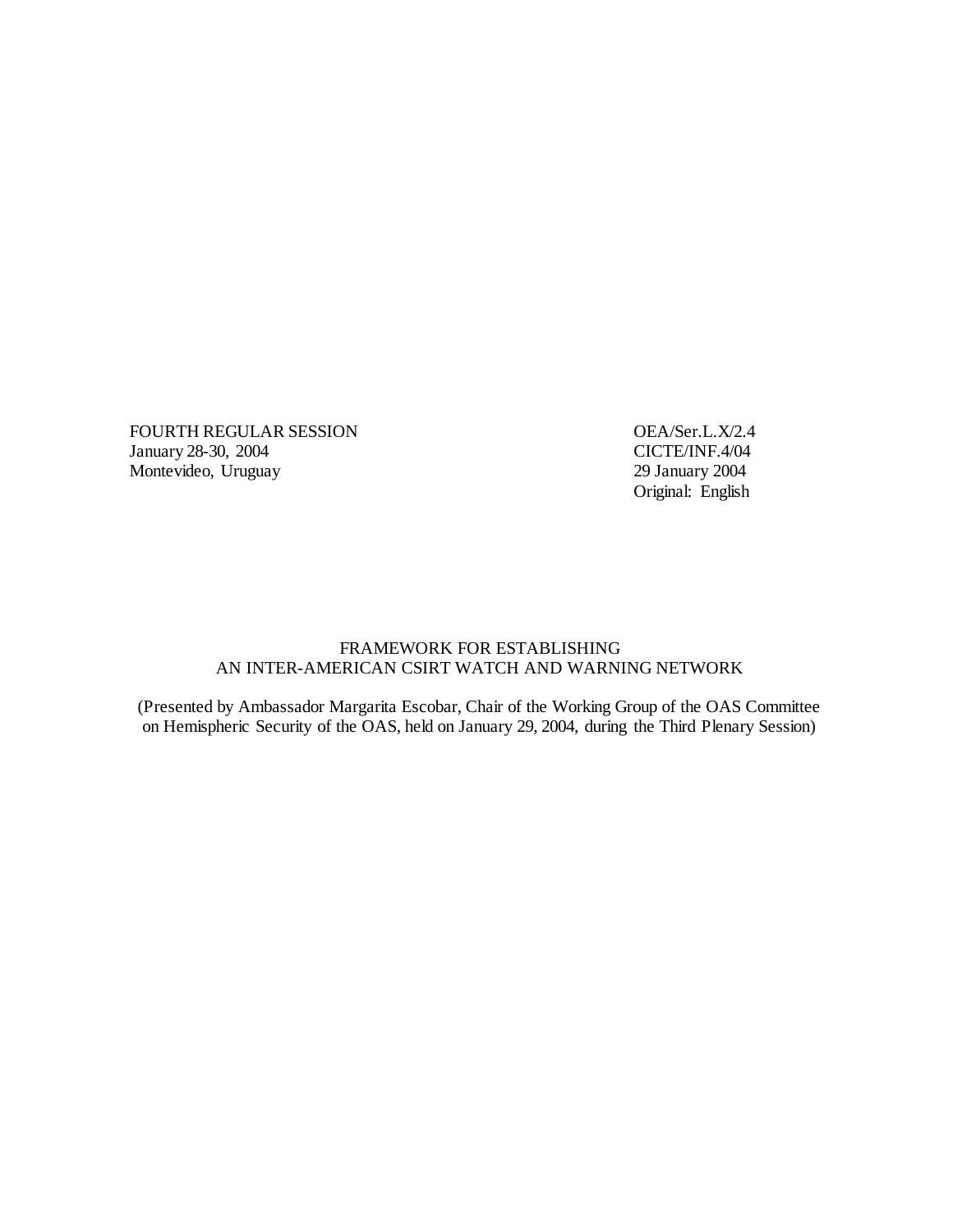# FRAMEWORK FOR ESTABLISHING AN INTER-AMERICAN CSIRT WATCH & WARNING NETWORK

(Presented by Ambassador Margarita Escobar, Chair of the Working Group of the OAS Committee on Hemispheric Security of the OAS, held on January 29, 2004, during the Third Plenary Session)

**Objective:** To develop a hemisphere-wide 24-hour per day, seven day per week network of national points of contact among Computer Security Incident Response Teams (CSIRTs) with national responsibility (National CSIRTs), in OAS member states, capable of and charged with appropriately and rapidly responding to cyber-security related crises, incidents, and threats.

As intruders use increasingly sophisticated attack tools, launch highly automated attacks that travel at Internet speed, and intentionally use attack techniques that make it difficult to understand the nature and source of the attacks, global, real-time collaboration across response teams will become increasingly important. This collaboration would:

- support rapid and accurate diagnosis of a problem;
- rapidly disseminate warnings of actual attacks across the global community;
- rapidly disseminate warnings of generic vulnerabilities across the global community;
- alert the global community to suspicious activity and support collaborations that investigate and diagnose the activity;
- provide information on mitigation and remediation strategies to combat attacks and threats; and
- minimize duplication of analysis effort across teams.

Collaboration helps to leverage the technical knowledge that exists across the teams to limit damage and ensure continued operation of critical services.

# **Principles:**

Indigenous – The program must be operated and controlled by entities rooted in each participating nation, designated by their government.

Systemic – The system must be a multi-faceted operation requiring an aware and trained workforce, regular sharing of information regarding current threats and vulnerabilities, constant re-evaluating and implementing of best practices and appropriate interaction with public policy makers.

On-going - due to the inherent daily evolution of the Internet, any successful program must regularly be updated and maintained. Internet security will not be achieved with a one-time fix.

Accountable – The "security" in "cyber security". Strict rules with respect to issues such as the handling of information must be understood and adhered to, or users will lose confidence and efforts to make the system more secure will be undermined and become counterproductive.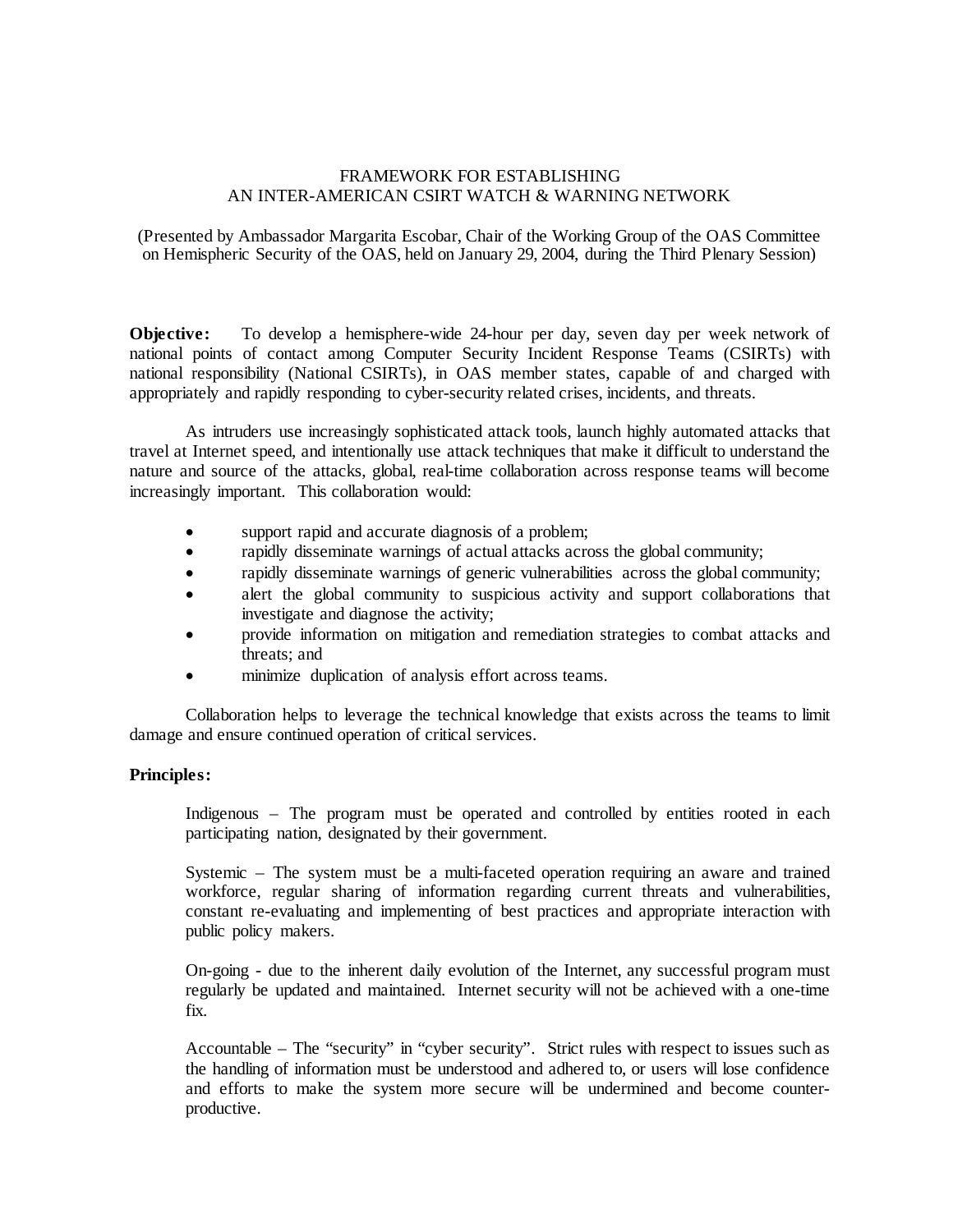Built upon existing arrangements – There are a number of pre-existing entities in the hemisphere that provide cyber-security services to a greater or lesser extent. Any new system should build upon these pre-existing institutions to avoid duplication and encourage active participation.

## **Identification of Existing Organizations**

There are well over a hundred organizations that use the name CERT (Computer Emergency Response Team), or CSIRT (the generic term of equivalent meaning), world-wide. Many, but not all, have some affiliation with the CERT Coordination Center (CERT/CC) at Carnegie Mellon University where the first "CERT" was created. Even those CSIRTs associated with CERT/CC vary in their specific approaches to incident response based on a variety of factors such as consistency, geographical and technical issues, authority, services provided, and resources. In the United States, the Department of Homeland Security, National Cyber Security Division has created US-CERT, to be the "Computer Emergency Readiness Team" with national responsibility in the United States. In Canada, the Cyber Protection Division within the newly formed Public Safety and Emergency Preparedness Canada (PSEPC) fulfils a similar national responsibility role.

The Forum on Incident Response Teams (FIRST), a world-wide, voluntary association of CSIRTs, lists 79 members within the OAS Member States, of which 68 are in the US. Of the remainder, six are in Canada; two are in Brazil, and one each in Chile, Mexico, and Peru. In addition, some companies, such as ATT, Symantec, and Visa, offer CSIRT services to their customers throughout the world, and there may be other CSIRTs in the region, such as Ar-CERT in Argentina, that that are not part of the FIRST network.

Given the information gaps, conducting a CSIRT census is the essential first step towards developing a cyber-security network.

## **Establishing a Service Model**

While there are no international agreed upon standards for what constitutes a CSIRT, there are a number of documents and efforts that can assist the process of defining a CSIRT team and on certification and accreditation of CSIRTs.

The CERT/CC has published a variety of documents that can assist in the creation of a CSIRT, including:

- *Handbook for Computer Security Incident Response Teams (CSIRTs)* provides updated guidance on generic issues to consider when forming a CSIRT;
- *State of the Practice of Computer Security Incident Response Teams*. This report includes information collected through a pilot survey of computer security incident response teams (CSIRTs), CERT/CC's own experience, discussions with and observations of other CSIRTs, and research and reviews of the current literature on incident response; and
- *Creating a Computer Security Incident Response Team: A Process for Getting Started* is a document that describes the basic requirements for creating a CSIRT.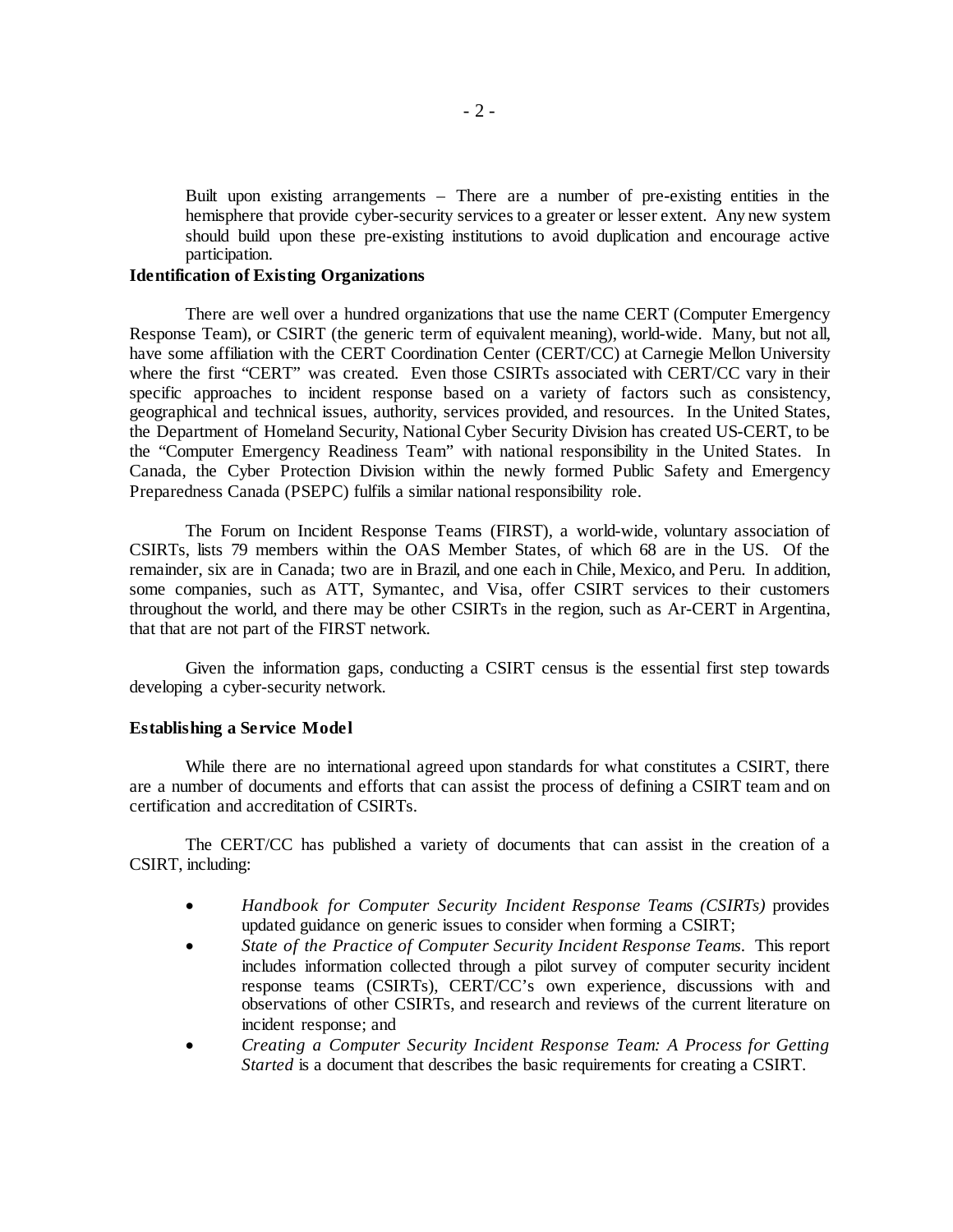In addition, the United States Department of Defense (US DoD) has created a program of certification and accreditation of computer network defense service providers within the US DoD. This program can be used as a starting point for establishing criteria for the accreditation of National CSIRTs.

In establishing a regional network of cooperating National CSIRTs, a minimum set of standards and services would be expected. These would include:

- designation of responsibility by the National CSIRT's government;
- agreement to principles of information sharing among the cooperating teams;
- responsibility for receiving information from other National CSIRTs and disseminating that information to appropriate entities within the country;
- authorization to disseminate information to other National CSIRTs; and
- provide coordination assistance to other National CSIRTs for incidents and threats.

# **Trust Issues**

Much of the information which CSIRTs need to exchange is proprietary or otherwise sensitive and there are few good models that promote the consistent sharing of information among CSIRTs. Trust – the essential ingredient in information sharing – when it exists, has developed among individuals who know and have worked with each other, rather than institutionally, among organizations. To establish trust, clear expectations on how information exchanged will be used or disseminated must be understood and followed by all parties. Principles of information sharing stating how information can be used or disseminated must be agreed to among all of the cooperating National CSIRTs.

Vulnerability disclosure policies outline under what circumstances and to whom vulnerability information is disseminated. These policies must balance the need to disseminate actionable information to appropriate audiences with the need to minimize the potential that intruders will obtain the information before patches or workarounds are available.

Some of the CSIRT attributes that are required to promote trust in communication and cooperation about sensitive security issues include:

- a secure infrastructure for managing sensitive information;
- the ability to communicate securely with stakeholders;
- the ability to marshal experts and decision makers;
- an infrastructure to support advance notification to select audiences;
- procedures to guard against information leakage;
- a well-known public interface for dissemination of critical information; and
- the ability to reach a large audience quickly.

Developing a regional CSIRT capability will require the development of a consensus on principles of information sharing including what information to share, with whom, and when.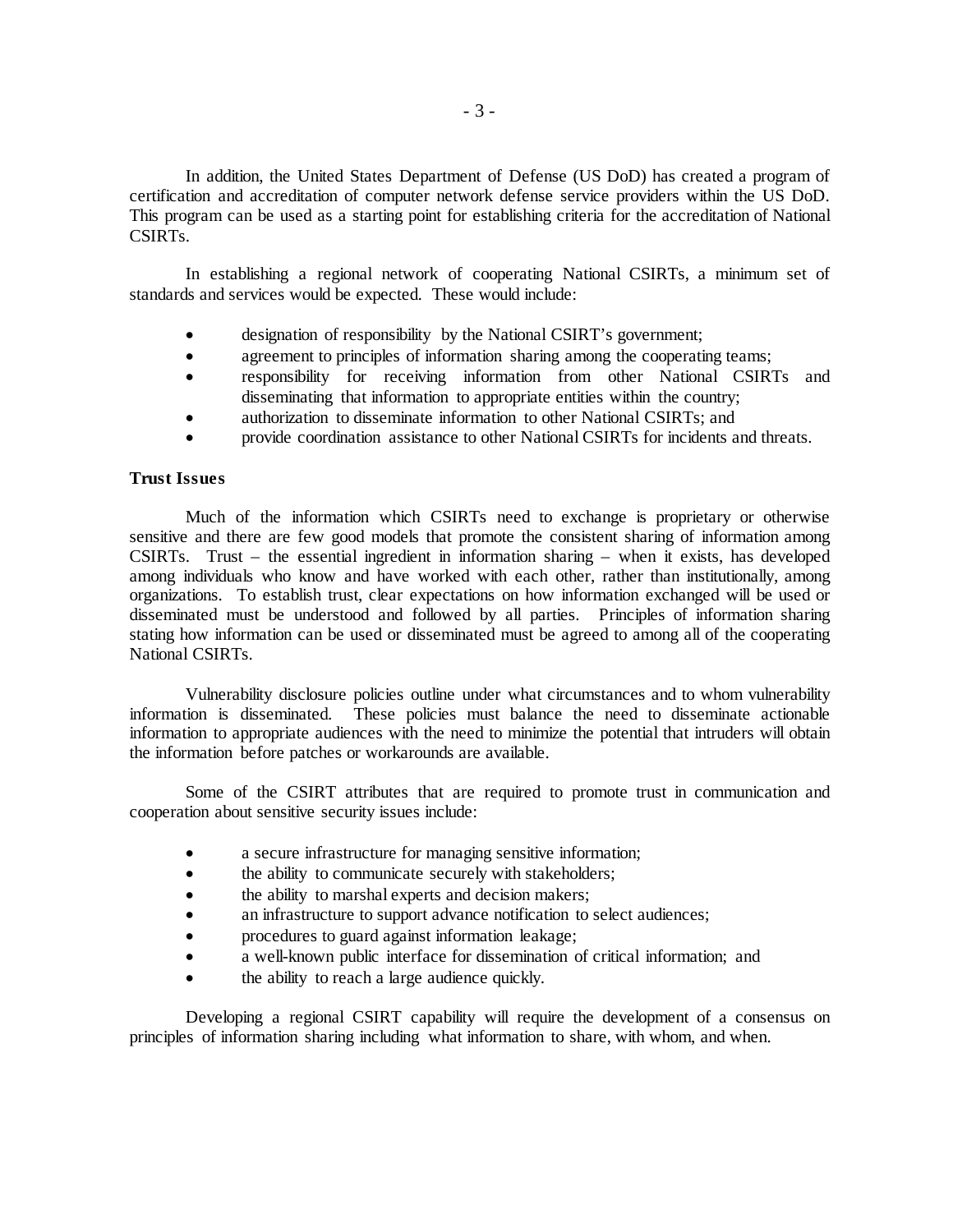#### **Financing**

CSIRT financing is not inexpensive. In addition to providing equipment and trained staff on a permanent basis, CSIRT administrators need to provide periodic technical assistance and develop regular exercises to keep their operations sharp. Member States and the Organization will have to carefully consider CSIRT funding mechanisms and may have to prioritize their coverage, or seek stable sources of outside funding.

It should be noted that in October 2002, APEC leaders called for the development of a regional 24/7 CSIRT capability by October 2003. Both APEC and the Government of Australia agreed to fund CSIRT capacity-building projects in four member economies. In their most recent report on the project, APEC officials admitted difficulties in attracting acceptable applicants and in raising adequate funds to cover the cost of the project.

## **Public Awareness**

Government and industry support for CSIRT programs (and financing) is closely linked to public awareness of the cyber-security problem and its potential impact on highly desirable development goals. If systems in one networked economy are not adequately protected, then the networks and infrastructures of all the interconnected economies are vulnerable. Participants in a network, whether as developer, owner, operator, or individual user, must be aware of the threats to and vulnerabilities of the network and assume responsibility for protecting that network according to their position and role. The Organization, working with Member States and CSIRTS, should undertake a public awareness program regarding cyber-security and cyber-ethics that emphasizes (1) the benefits and responsibilities of using information networks; (2) safety and security best practices; and (3) the potential negative consequences resulting from the misuse of networks. There are a number of organizations and on-line sites with useful information for this purpose; the Organization should take advantage of them.

#### **Extending the Network**

Although public awareness is an essential element of this proposal, establishing a regional CSIRT capability will require developing political commitments where they may not exist. The working group should propose a draft resolution on cyber-security for approval by the Committee on Hemispheric Security and transmission to the General Assembly for their approval, which commits Member States to establish CSIRTs in their territories and to implement such other recommendations the group may make and the Committee may approve. This will harness the Member States' political will to achieve regional CSIRT coverage and provide the Organization with the institutional framework necessary to proceed. With this resolution in hand, the working group can assist individual states to develop specific plans and, assuming adequate funding, to develop capacitybuilding projects in the Member States. As of this moment, no state has offered to fund this project.

#### **Course of Action**

**Action Item 1:**Conduct a census to identify existing CSIRTS, their membership range, and the services they provide. This will allow us to identify coverage gaps, both geographically and sectorially, and will lay the groundwork for establishing a consensus set of services which member CSIRTs will offer. A notional census questionnaire is attached.